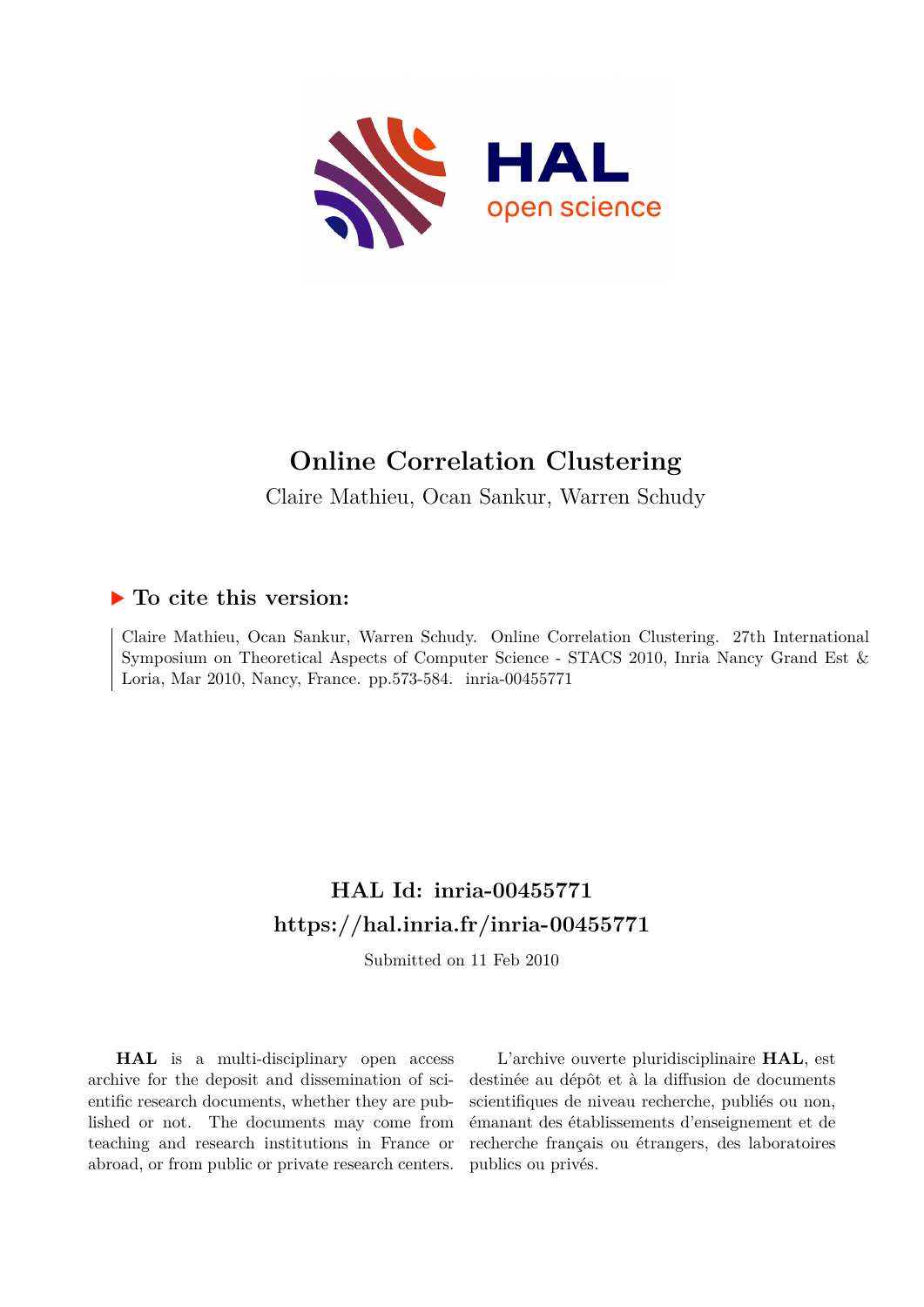#### ONLINE CORRELATION CLUSTERING

CLAIRE MATHIEU<sup>1</sup> AND OCAN SANKUR<sup>1,2</sup> AND WARREN SCHUDY<sup>1</sup>

<sup>1</sup> Department of Computer Science, Brown University, 115 Waterman Street, Providence, RI 02912

 $2$  Ecole Normale Supérieure, 45, rue d'Ulm, 75005 Paris, France

ABSTRACT. We study the online clustering problem where data items arrive in an online fashion. The algorithm maintains a clustering of data items into similarity classes. Upon arrival of v, the relation between v and previously arrived items is revealed, so that for each u we are told whether v is similar to u. The algorithm can create a new cluster for v and merge existing clusters.

When the objective is to minimize disagreements between the clustering and the input, we prove that a natural greedy algorithm is  $O(n)$ -competitive, and this is optimal.

When the objective is to maximize agreements between the clustering and the input, we prove that the greedy algorithm is .5-competitive; that no online algorithm can be better than  $.834$ -competitive; we prove that it is possible to get better than  $1/2$ , by exhibiting a randomized algorithm with competitive ratio .5+c for a small positive fixed constant c.

#### 1. Introduction

We study online correlation clustering. In correlation clustering [2, 15], the input is a complete graph whose edges are labeled either *positive*, meaning similar, or *negative*, meaning dissimilar. The goal is to produce a clustering that agrees as much as possible with the edge labels. More precisely, the output is a clustering that maximizes the number of agreements, *i.e.*, the sum of positive edges within clusters and the negative edges between clusters. Equivalently, this clustering minimizes the disagreements. This has applications in information retrieval, e.g. [8, 10].

In the online setting, vertices arrive one at a time and the total number of vertices is unknown to the algorithm *a priori*. Upon the arrival of a vertex, the labels of the edges that connect this new vertex to the previously discovered vertices are revealed. The algorithm updates the clustering while preserving the clusters already identified (it is not permitted to split any pre-existing cluster). Motivated by information retrieval applications, this online model was proposed by Charikar, Chekuri, Feder and Motwani [5] (for another clustering problem). As in [5], our algorithms maintain *Hierarchical Agglomerative Clusterings* at all times; this is well suited for the applications of interest.

*<sup>1998</sup> ACM Subject Classification:* F.2.2 Nonnumerical Algorithms and Problems. *Key words and phrases:* correlation clustering, online algorithms. Part of this work was funded by NSF grant CCF 0728816.



C C. Mathieu, O. Sankur, and W. Schudy<br>
Creative Commons Attribution-NoDeric

**Creative Commons Attribution-NoDerivs License**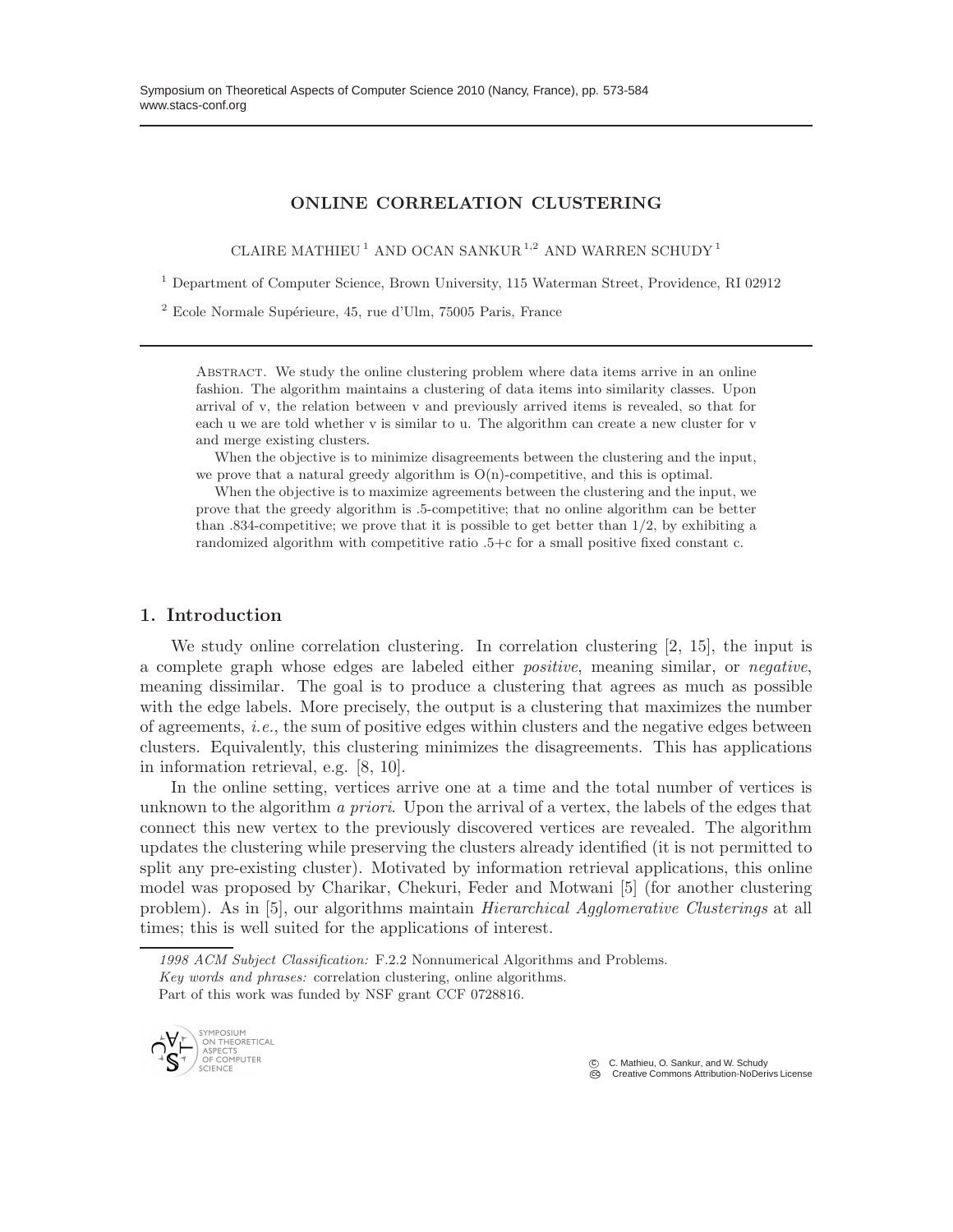The problem of correlation clustering was introduced by Ben-Dor et al. [3] to cluster gene expression patterns. Unfortunately, it was shown that even the offline version of correlation clustering is NP-hard [15, 2]. The following are the two approximation problems that have been studied [2, 7, 1]: Given a complete graph whose edges are labeled positive or negative, find a clustering that minimizes the number of disagreements, or maximizes the number of agreements. We will call these problems MinDisAgree and MaxAgree respectively. Bansal et al. [2] studied approximation algorithms both for minimization and maximization problems, giving a constant factor algorithm for MinDisAgree, and a *Polynomial Time Approximation Scheme (PTAS)* for MaxAgree. Charikar et al. [7] proved that MinDisAgree is APX-hard and gave a factor 4 approximation. Ailon et al. [1] presented a randomized factor 2.5 approximation for MinDisAgree, which is currently the best known factor. The problem has attracted significant attention, with further work on several variants [9, 6, 11, 13, 3, 12, 14].

In this paper, we study online algorithms for MINDISAGREE and MAXAGREE. We prove that MinDisAgree is essentially hopeless in the online setting: the natural greedy algorithm is  $O(n)$ -competitive, and this is optimal up to a constant factor, even with randomization (Theorem 3.4). The situation is better for MaxAgree: we prove that the greedy algorithm is a .5-competitive (Theorem 2.1), but that no algorithm can be better than 0.803 competitive (0.834 for randomized algorithms, see Theorem 2.2). What is the optimal competitive ratio? We prove that it is better than .5 by exhibiting an algorithm with competitive ratio  $0.5 + \epsilon_0$  where  $\epsilon_0$  is a small absolute constant (Theorem 2.6). Thus Greedy is not always the best choice!

More formally, let  $v_1, \ldots, v_n$  denote the sequence of vertices of the input graph, where n is not known in advance. Between any two vertices,  $v_i$  and  $v_j$  for  $i \neq j$ , there is an edge labeled positive or negative. In MinDisAgree (resp. MaxAgree), the goal is to find a clustering  $C$ , *i.e.* a partition of the nodes, that minimizes the number of disagreements  $cost(\mathcal{C})$ : the number of negative edges within clusters plus the number of positive edges between clusters (resp. maximizes the number of agreements  $\text{profit}(\mathcal{C})$ : the number of positive edges within clusters plus the number of negative edges between clusters). Although these problems are equivalent in terms of optimality, they differ from the point of view of approximation. Let OPT denote the optimum solution of MinDisAgree and of MAXAGREE.

In the online setting, upon the arrival of a new vertex, the algorithm updates the current clustering: it may either create a new singleton cluster or add the new vertex to a pre-existing cluster, and may decide to merge some pre-existing clusters. It is not allowed to split pre-existing clusters.

A c-competitive algorithm for MINDISAGREE outputs, on any input  $\sigma$ , a clustering  $\mathcal{C}(\sigma)$ such that  $\text{cost}(\mathcal{C}(\sigma)) \leq c \cdot \text{cost}(\text{OPT}(\sigma))$ . For MAXAGREE, we must have  $\text{profit}(\mathcal{C}(\sigma)) \geq c$ c · profit( $OPT(\sigma)$ ). (When the algorithm is randomized, this must hold in expectation).

#### 2. Maximizing Agreements Online

#### 2.1. Competitiveness of Greedy

For subsets of vertices S and T we define  $\Gamma(S,T)$  as the set of edges between S and T. We write  $\Gamma^+(S,T)$  (resp.  $\Gamma^-(S,T)$ ) for the set of positive (resp. negative) edges of  $\Gamma(S,T)$ .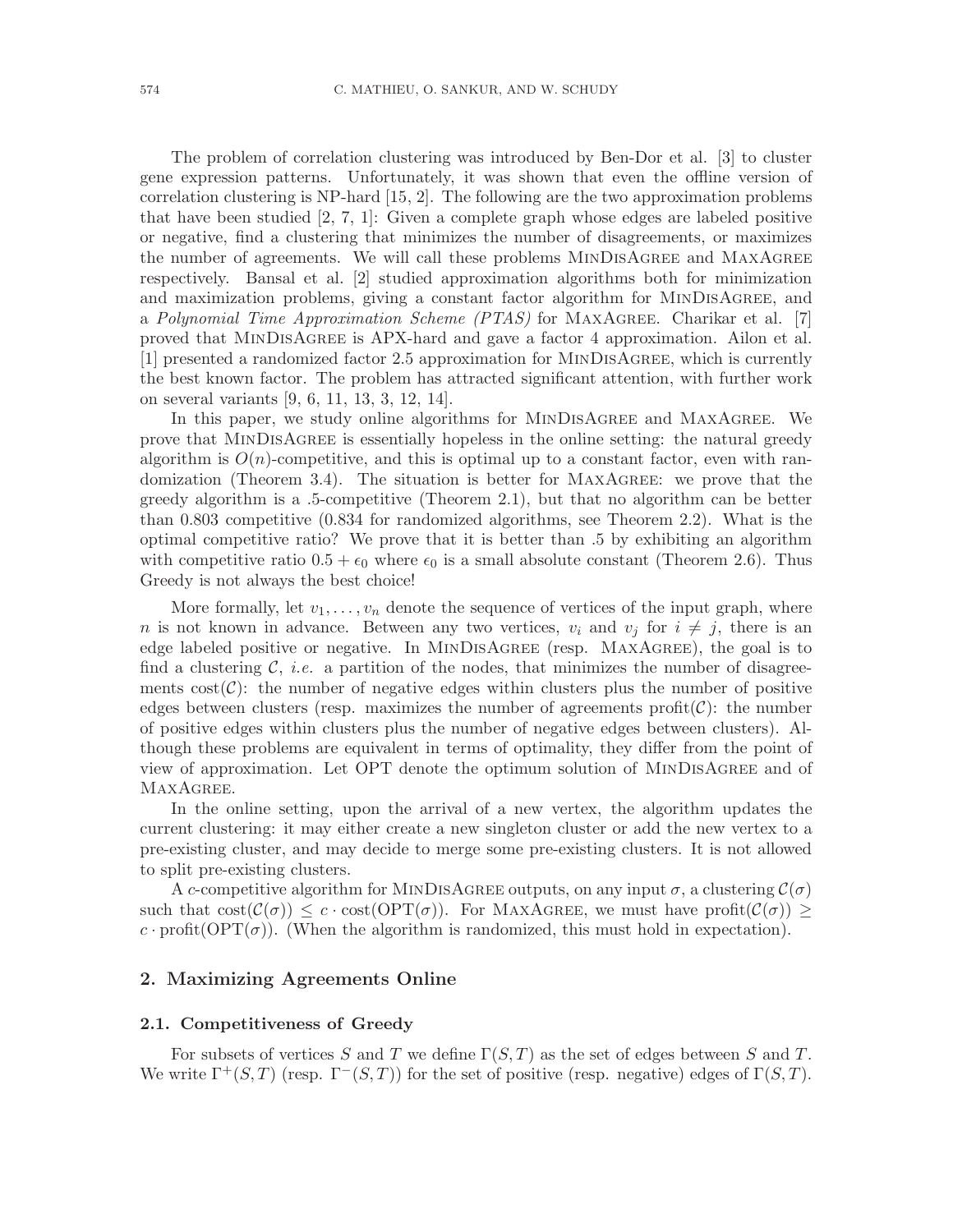We define the *gain* of merging S with T as the change in the profit when clusters S and T are merged:

$$
gain(S,T) = |\Gamma^+(S,T)| - |\Gamma^-(S,T)| = 2|\Gamma^+(S,T)| - |S||T|.
$$

We present the following greedy algorithm for online correlation clustering.

| <b>Algorithm 1 Algorithm GREEDY</b>                                            |
|--------------------------------------------------------------------------------|
| 1: Upon the arrival of vertex $v$ do                                           |
| Put v in a new cluster consisting of $\{v\}$ .<br>2:                           |
| while there are two clusters C, C' such that $\text{gain}(C, C') > 0$ do<br>3: |
| Merge $C$ and $C'$<br>4:                                                       |
| end while<br>5:                                                                |
| $6:$ end for                                                                   |

Theorem 2.1. *Let OPT denote the offline optimum.*

- For every instance, profit(GREEDY)  $> 0.5$  profit(OPT).
- *There are instances with profit*(GREEDY)  $\leq (0.5 + o(1))$ *profit*(*OPT*).

#### 2.2. Bounding the optimal competitive ratio

**Theorem 2.2.** The competitive ratio of any randomized online algorithm for MAXAGREE is *at most* 0.834*. The competitive ratio of any deterministic online algorithm for* MaxAgree *is at most* 0.803*.*

The proof uses Yao's Min-Max Theorem [4] (maximization version).

**Theorem 2.3** (Yao's Min-Max Theorem). *Fix a distribution* D *over a set of inputs*  $(I_{\sigma})_{\sigma}$ . *The competitive ratio of any randomized online algorithm is at most*

$$
\max\{\frac{E_I[profit(\mathcal{A}(I))]}{E_I[profit(OPT(I))]} : \mathcal{A} \text{ deterministic online algorithm}\},\
$$

*where the expectations are over a random input* I *drawn from distribution* D*.*

To prove Theorem 2.2, we first define two generic inputs that we will use to apply Theorem 2.3. The first input is a graph  $G_1$  with  $2m$  vertices and all positive edges between them The second input is a graph with  $6m$  vertices defined as follows. The first  $2m$  vertices have all positive edges between them, the next 2m vertices have all positive edges between them, and the last  $2m$  vertices also have all positive edges between them. In each of these three sets  $G_1, G_2, G_3$  of 2m vertices, half are labelled "left side" vertices and the other half are labelled "right side" vertices. All edges between left vertices are positive, but edges between a vertex u on the left side of  $G_i$  and a vertex v on the right side of  $G_j$ ,  $j \neq i$ , are all negative.

The online algorithm cannot distinguish between the two inputs until time  $2m + 1$ , so it must hedge against two very different possible optimal structures.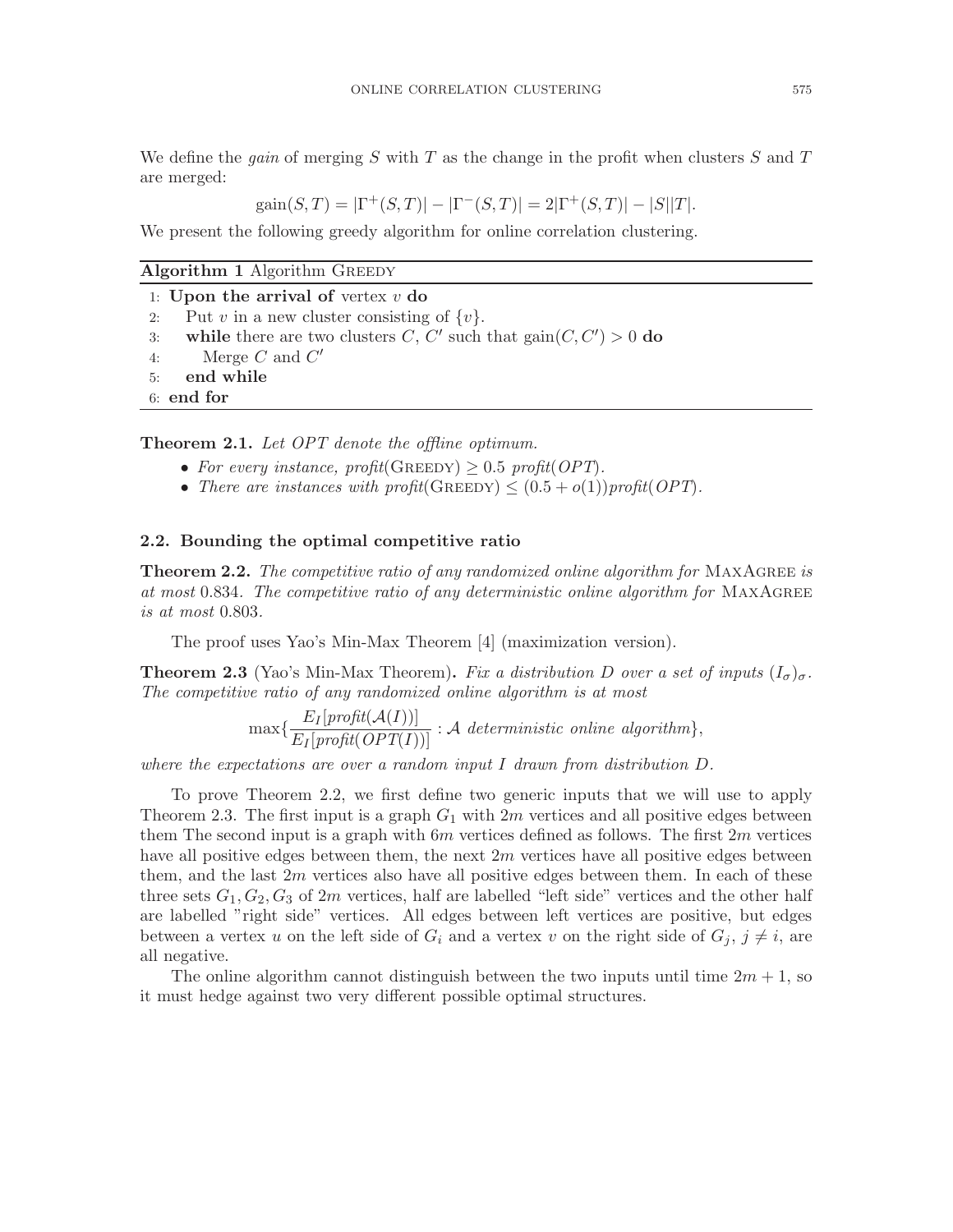#### 2.3. Beating Greedy

2.3.1. *Designing the algorithm.* Our algorithm is based on the observation that Algorithm GREEDY always satisfies at least half of the edges. Thus, if profit(OPT) is less than  $(1 \alpha/2|E|$  for some constant  $\alpha$ , then the profit of GREEDY is better than half of optimal. We design an algorithm called DENSE, parameterized by constants  $\alpha$  and  $\tau$ , such that if profit(OPT) is greater than  $(1-\alpha/2)|E|$ , then the approximation factor is at least  $0.5+\eta$  for some positive constant  $\eta$ . We use both algorithms GREEDY and DENSE to define Algorithm 2.

**Theorem 2.4.** *Let*  $\alpha \in (0, 1)$ ,  $\tau > 1$  *and*  $\eta \in (0, \frac{1}{2})$  $(\frac{1}{2})$  *be such that* 

$$
\eta \le 1.5 - \tau^2 - ((2\sqrt{3} + 9/2)\alpha^{1/4} + \frac{\alpha^{1/4}}{1 - \alpha^{1/4}} + \alpha/2)2\frac{2\tau - 1}{(\tau - 1)}.\tag{2.1}
$$

*Then, for every instance such that*  $OPT \geq (1 - \alpha/2)E$ *, Algorithm*  $DENSE_{\alpha, \tau}$  *has profit at least*  $(1/2 + \eta)$ *OPT*.

Using Theorem 2.4 we can bound the competitive ratio of Algorithm 2.

Corollary 2.5. Let  $\alpha, \tau$  and  $\eta$  be as above, and let  $p = \alpha/(2 + 2\eta(2 - \alpha))$ . Then Algorithm 2 has competitive ratio at least  $\frac{1}{2} + \frac{\alpha \eta/2}{1 + 2\eta(1 - \alpha/2)}$ .

**Corollary 2.6.** *For*  $\alpha = 10^{-12}$ ,  $\tau = 1.0946$ ,  $\eta = 0.0555$  *and*  $p = 4.5 \cdot 10^{-13}$ , *Algorithm 2 is*  $\frac{1}{2} + 2 \cdot 10^{-14}$ -competitive.

## Algorithm 2 A  $\frac{1}{2} + \epsilon_0$ -competitive algorithm

Given  $p, \alpha, \tau$ , With probability  $1 - p$ , run GREEDY, With probability p, run  $DENSE_{\alpha,\tau}$ .

**Algorithm 3** Algorithm  $DENSE_{\alpha,\tau}$ 

1: Let  $C = \widehat{\text{OPT}}_1$  and for every cluster  $D \in \mathcal{C}$ , let  $\text{repr}_1(D) := D \in \widehat{\text{OPT}}_1$ .

- 2: Upon the arrival of a vertex  $v$  at time  $t$  do
- 3: Put v in a new cluster  $\{v\}$ .<br>4: **if**  $t = t_i$  for some *i* then
- 4: if  $t = t_i$  for some *i* then
- 5: for every cluster D in  $\widehat{\text{OPT}_i}$  do
- 6: Define a cluster  $D''$  obtained by merging the restriction of D to  $\{t_{i-1}, \ldots, t_i\}$ with every cluster  $C \in \mathcal{C}$  in  $\{1, \ldots, t_{i-1}\}$  such that  $\text{repr}_{i-1}(C)$  is defined and is half-contained in D.
- 7: If  $D''$  is not empty, set  $\text{repr}_i(D'') := D \in \widehat{\text{OPT}_i}$ .
- 8: end for
- 9: end if

```
10: end for
```
How do we define algorithm Dense? Using the PTAS of [2], one can compute offline a factor  $(1 - \alpha/2)$  approximative solution OPT' of any instance of MAXAGREE in polynomial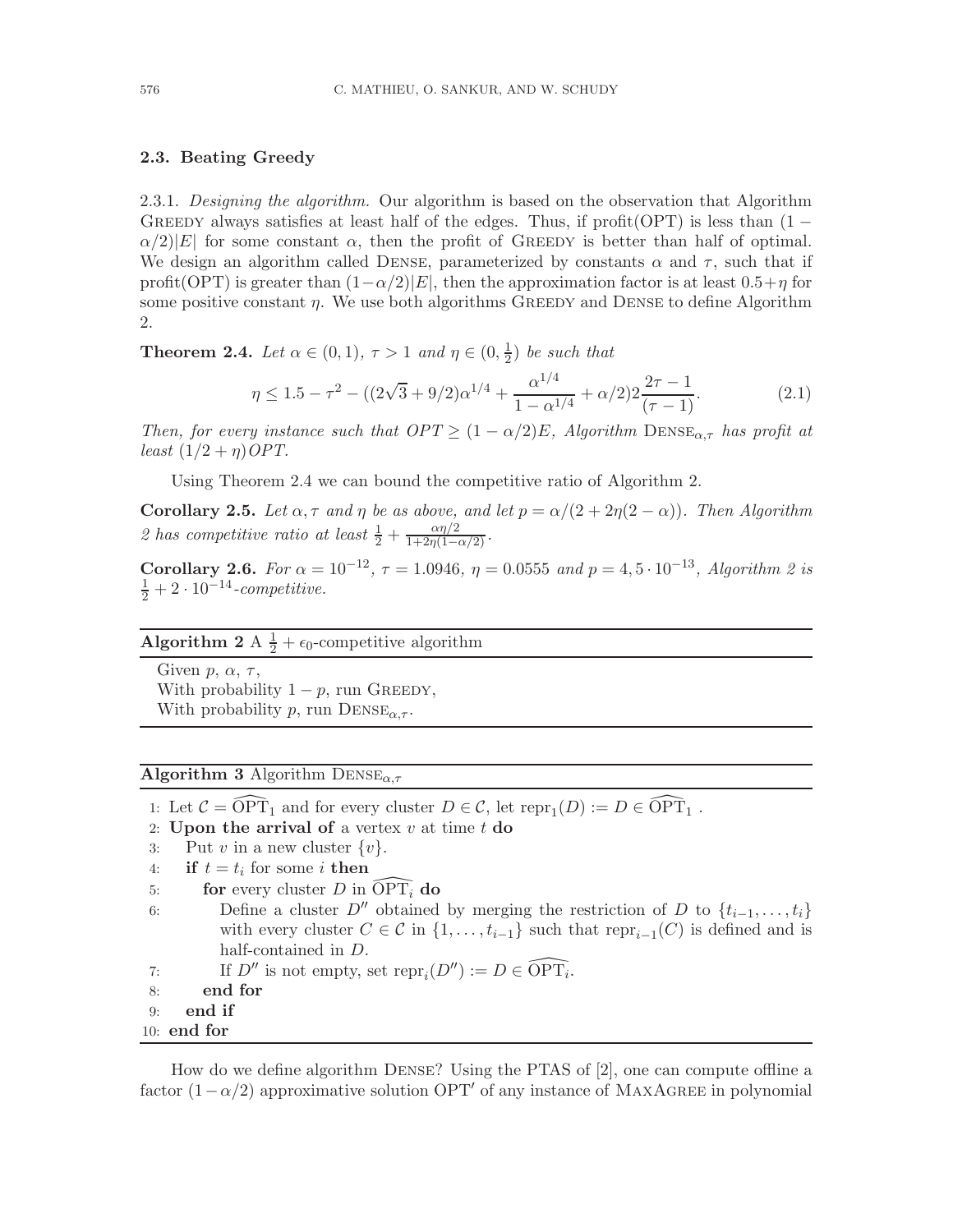time. We will design algorithm Dense so that it guarantees an approximation factor of  $0.5 + \eta$  whenever profit( $\text{OPT}'$ )  $\geq (1 - \alpha)|E|$ . Since profit( $\text{OPT}$ )  $\geq (1 - \alpha/2)|E|$  implies that profit(OPT')  $\geq (1 - \alpha)|E|$ , Theorem 2.4 will follow.

We say that  $\text{OPT}'_t$  is *large* if  $\text{profit}(\text{OPT}'_t) \geq (1 - \alpha)|E|$ . We define a sequence  $(t_i)_i$ of *update times* inductively as follows: By convention  $t_0 = 0$ . Time  $t_1$  is the earliest time  $t \geq 100$  such that OPT' is large. Assume  $t_i$  is already defined, and let j be such that  $\tau^{j-1} \leq t_i < \tau^j$ . If  $\text{OPT}_{\tau^j}$  is large, then  $t_{i+1} = \tau^j$ , else  $t_{i+1}$  is the earliest time  $t \geq \tau^j$  such that  $\text{OPT}'_t$  is large. Let  $t_1, t_2, \ldots, t_K$  be the resulting sequence. We will note, with an abuse of notation,  $\text{OPT}'_i$  instead of  $\text{OPT}'_{t_i}$  for  $1 \leq i \leq K$ .

We say that a cluster A is *half-contained* in B if  $|A \cap B| > |A|/2$ . Let  $\epsilon = \alpha^{1/4}$ . For each  $t_i$ , we inductively define a near optimal clustering of the nodes  $[1, t_i]$ . For the base case, let  $\widehat{\text{OPT}}_1$  be the clustering obtained from  $\text{OPT}'_1$  by keeping the  $1/\epsilon^2$  largest clusters and splitting the other clusters into singletons. For the general case, to define  $\overline{OPT_i}$  given  $\widehat{\text{OPT}_{i-1}}$ , mark the clusters of  $\text{OPT}'_i$  as follows. For any D in  $\text{OPT}'_i$ , mark D if either one of the  $1/\epsilon^2 - 1/\epsilon$  largest clusters of  $\widehat{\text{OPT}_{i-1}}$  is half-contained in D, or D is one of the  $1/\epsilon$ largest clusters  $OPT'_i$ . Then  $\widehat{OPT_i}$  contains all the marked clusters of  $OPT'_i$  and the rest of the vertices in [1,  $t_i$ ] as singleton clusters. (Note that, by definition, any  $\widehat{\text{OPT}_i}$  contains at most  $1/\epsilon^2$  non-singleton clusters; this will be useful in the analysis.)

Note that DENSE only depends on parameters  $\alpha$  and  $\tau$  indirectly via the definition of update times and of  $\widehat{OPT}$ .

2.3.2. *Analysis: Proof of Theorem 2.4.* The analysis is by induction on i, assuming that we start from clustering  $\widehat{\text{OPT}_i}$  at time  $t_i$ , then apply the above algorithm from time  $t_i$  to the final time t. If  $i = 1$  this is exactly our algorithm, and if  $i = K$  then this is simply  $\widehat{OPT_K}$ ; in general it is a mixture of the two constructions.

More formally, define a forest  $\mathcal F$  (at time t) with one node for each  $t_i \leq t$  and cluster of  $\widehat{\text{OPT}_i}$ . The node associated to a cluster A of  $\widehat{\text{OPT}_{i-1}}$  is a child of the node associated to a cluster B of  $\widehat{\text{OPT}_i}$  if and only if A is half-contained in B. With a slight abuse of notation, we define the following clustering  $\mathcal F$  associated to the forest. There is one cluster T for each tree of the forest: for each node A of the tree, if i is such that  $A \in \widehat{\text{OPT}_i}$ , then cluster T contains  $A \cap (t_{i-1}, t_i]$ . This defines T.

One interpretation of DENSE is that at all times  $t$ , there is an associated forest and clustering  $\mathcal{F}$ ; and our algorithm DENSE simply maintains it. See Figure 1 for an example.

**Lemma 2.7.** Algorithm 3 is an online algorithm that outputs clustering  $\mathcal F$  at time t.

Let  $\mathcal{F}_i$  be the forest obtained from  $\mathcal F$  by erasing every node associated to clusters of  $\widehat{\text{OPT}_i}$  for every  $j < i$ . With a slight abuse of notation, we define the following clustering  $\mathcal{F}_i$  associated to that forest: there is one cluster C for each tree of the forest defined as follows. For each node A of the tree, let  $k \geq i$  be such that  $A \in \widehat{OPT_k}$ : then C contains  $A \cap (t_{k-1}, t_k]$  if  $k > i$ , and C contains A if  $k = i$ . This defines a sequence of clusterings such that  $\mathcal{F}_1 = \mathcal{F}$  is the output of the algorithm, and  $\mathcal{F}_K = \widehat{\text{OPT}_K}$ .

**Lemma 2.8** (Main lemma). For any  $2 \leq i \leq K$ ,

$$
cost(\mathcal{F}_{i-1}) - cost(\mathcal{F}_i) \le \left( (4 + 2\sqrt{3})\epsilon + \frac{\epsilon}{1 - \epsilon} \right) t_i t_K.
$$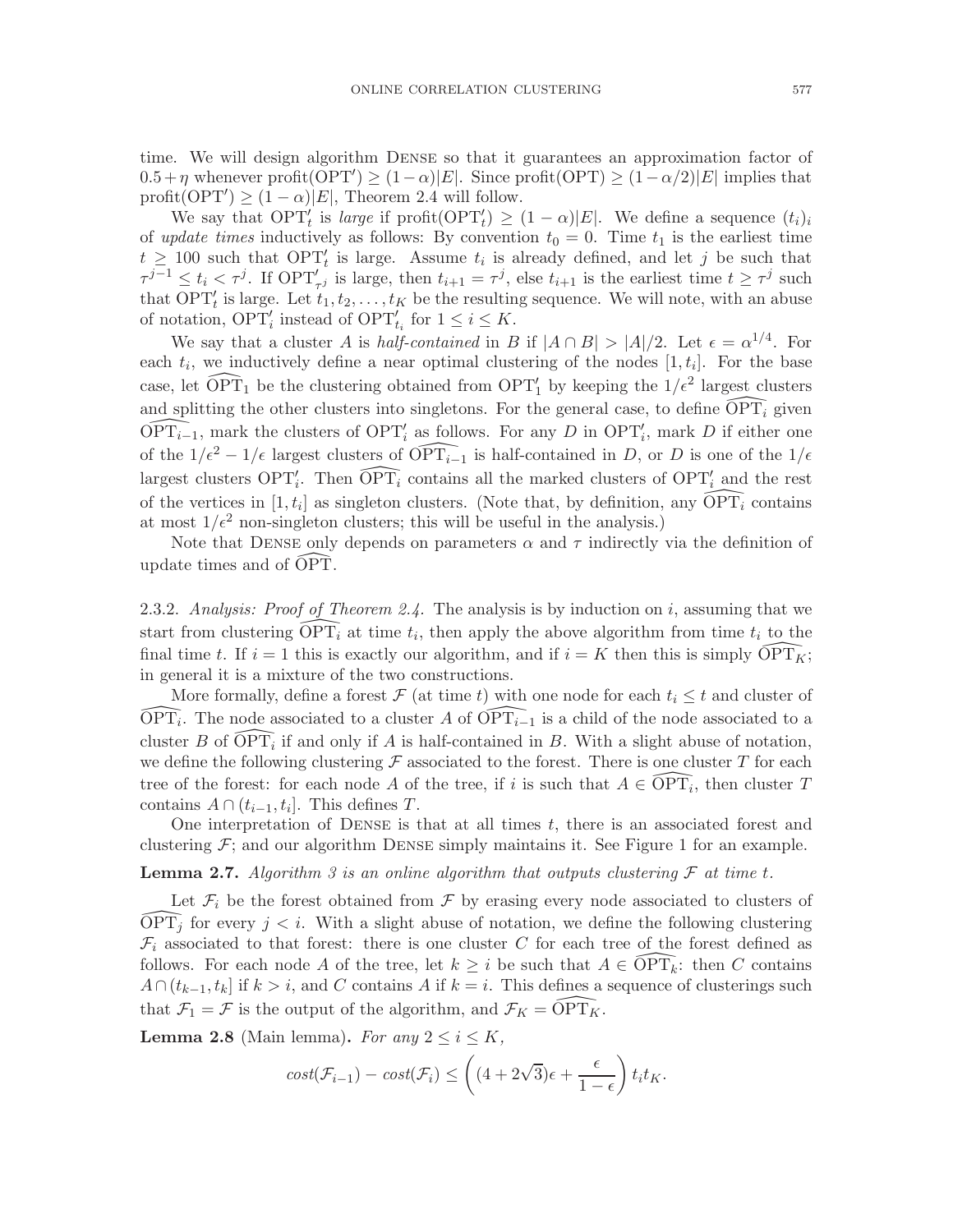

Figure 1: An example of a forest  $\mathcal F$  given in left, and the corresponding clustering given in right. Here, we have  $\widehat{\text{OPT}_i} = \{B_1, B_2\}$  and  $\widehat{\text{OPT}_{i-1}} = \{A_1, \ldots, A_5\}.$ 

We defer the proof of Lemma 2.8 to next section. Assuming Lemma 2.8, we upperbound the cost of clustering  $\mathcal{F}$ .

**Lemma 2.9** (Lemma 14, [2]). For any  $0 < c < 1$  and clustering C, let C' be the clustering *obtained from* C *by splitting all clusters of* C *of size less than* cn*, where* n *is the number of vertices. Then*  $cost(C') \leq cost(C) + cn^2/2$ *.* 

Lemma 2.10.  $cost(\mathcal{F}) \leq ((2\sqrt{3} + 9/2)\epsilon + \frac{\epsilon}{1-\epsilon} + \epsilon^4/2)\frac{2\tau - 1}{\tau - 1}t_K^2$ .

*Proof.* We write:  $\text{cost}(\mathcal{F}) = \text{cost}(\widehat{\text{OPT}_K}) + \sum_{i=2}^K (\text{cost}(\mathcal{F}_{i-1}) - \text{cost}(\mathcal{F}_i)).$  By definition,  $\widehat{\text{OPT}_K}$  contains the  $1/\epsilon$  largest clusters of  $\text{OPT}'_K$ . Then the remaining clusters of  $\text{OPT}'_K$ are of size at most  $\epsilon t_K$ . By Lemma 2.9, the cost of  $\widehat{\text{OPT}_K}$  is at most  $\text{cost}(\text{OPT}'_K) + \epsilon t_K^2/2 \leq$  $(\alpha + \epsilon)t_K^2/2$ . Applying Lemma 2.8, and summing over  $2 \le i \le K$ , we get

$$
\cot(\mathcal{F}) \leq (\alpha + \epsilon)t_K^2/2 + \left( (4 + 2\sqrt{3})\epsilon + \frac{\epsilon}{1 - \epsilon} \right) \sum_i t_i t_K.
$$

By definition of the update times  $(t_i)_i$ , for any  $j > 0$  there exists at most one  $t_i$  such that  $\tau^j \le t_i < \tau^{j+1}$ . Let L be such that  $\tau^L \le t_K < \tau^{L+1}$ . Then

$$
\sum_{1 \le i \le K} t_i \le \sum_{1 \le i \le K-1} t_i + t_K \le \sum_{1 \le j \le L} \tau^j + t_K \le \frac{\tau^{L+1}}{\tau - 1} + t_K \le \frac{2\tau - 1}{\tau - 1} t_K.
$$

П

Hence the desired bound on  $cost(\mathcal{F})$ .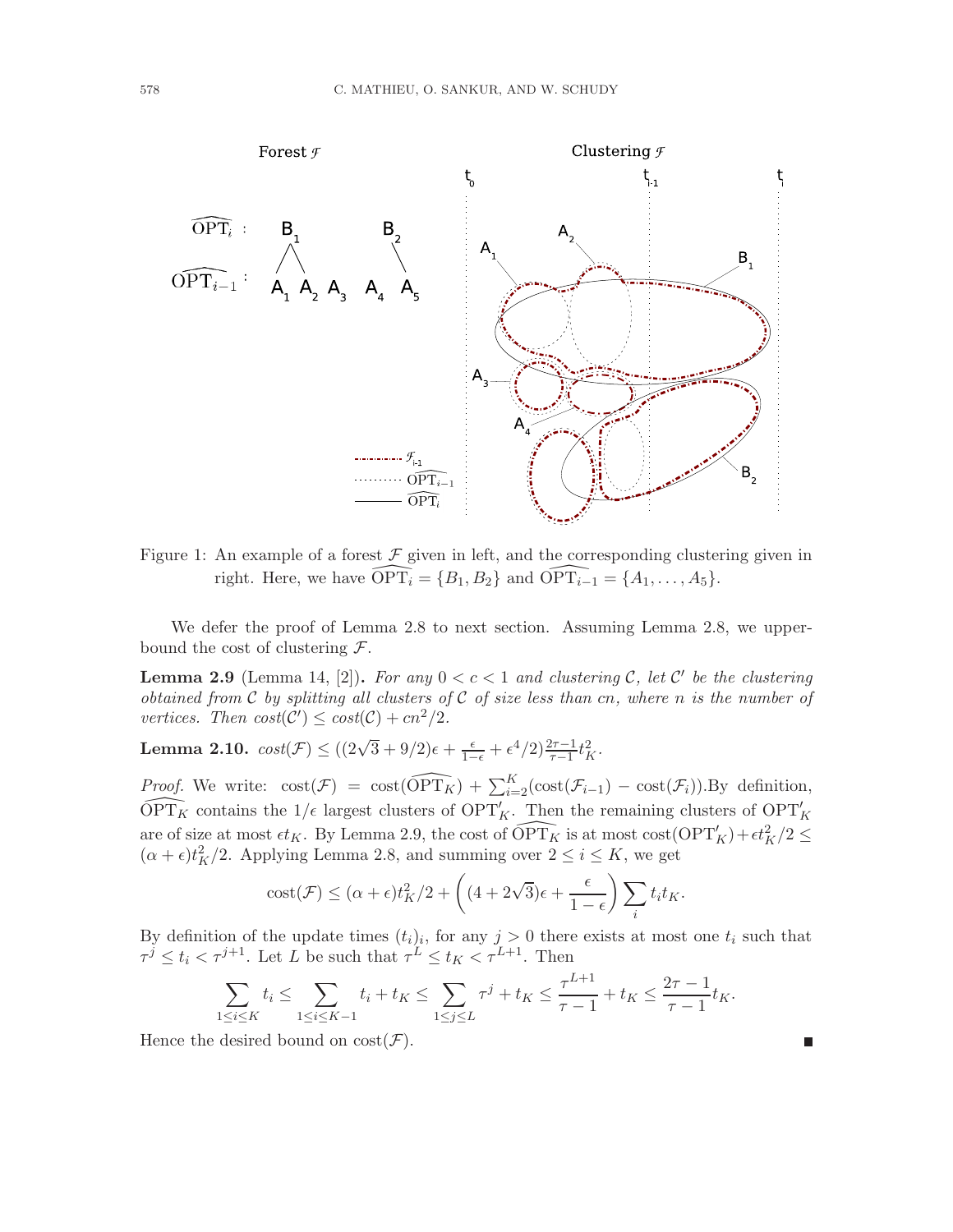*Proof of Theorem 2.4.* Fix an input graph of size n, such that profit(OPT)  $\geq (1 - \alpha/2) {n \choose 2}$  $\binom{n}{2}$ . By Lemma 2.10, at time  $t_K$ , Algorithm 3 has clustering  $\mathcal F$  with  $\cos(\mathcal F) \leq O(\epsilon) \frac{2\tau - 1}{\tau - 1}$  $rac{2\tau-1}{\tau-1}t_K^2$ .

By definition of the update times,  $n < \tau t_K$ . To guarantee a competitive ratio of  $0.5+\eta$ , for some  $\eta$ , the cost must not exceed  $(0.5 - \eta) \binom{n}{2}$  $n \choose 2$  at time *n*, when all vertices  $t_K + 1, \ldots, n$ are added as singleton clusters. The number of new edges added to the graph between times  $t_K$  and n is  $\binom{n-\bar{t}_K}{2} + t_K(n-t_K)$ . We must have

$$
\frac{2\tau - 1}{\tau - 1} O(\epsilon) t_K^2 + {n - t_K \choose 2} + t_K(n - t_K) \le (0.5 - \eta) {n \choose 2},
$$
\n(2.2)

for some  $0 < \eta < 0.5$ . Using the fact that  $n - t_K \leq (\tau - 1)t_K$  and  $t_K \leq n - 1$ , to satisfy (2.2), it suffices to have

$$
\frac{2\tau - 1}{\tau - 1} O(\epsilon) t_K^2 + t_K^2 (\tau - 1)^2 / 2 + (\tau - 1) t_K^2 \le (0.5 - \eta) t_K^2 / 2,
$$

which is equivalent to  $(2.1)$ . Moreover we have the following natural constraints on constants  $\eta$ ,  $\epsilon$  and  $\tau$ :  $0 < \eta < 0.5$ ,  $0 < \epsilon < 1$ , and  $\tau > 1$ . Then, for any set of values of constants  $\eta$ ,  $\epsilon$ ,  $\tau$  verifying those constraints, Algorithm DENSE is  $0.5 + \eta$ -competitive.

#### 2.3.3. *The core of the analysis: proof of Lemma 2.8.*

**Lemma 2.11.** Let  $\mathcal{S}^i$  be the set of vertices of the non-singleton clusters that are not among *the*  $1/\epsilon^2 - 1/\epsilon$  *largest clusters of*  $\widehat{OPT_{i-1}}$ *. Then*  $|S^i| \leq \frac{\epsilon}{1-\epsilon}t_{i-1}$ *.* 

*Proof.* Let C be a cluster of  $\widehat{\text{OPT}_{i-1}}$ , such that  $C \subseteq S^i$ . Then  $|C| \leq (1/\epsilon^2 - 1/\epsilon)^{-1} t_{i-1}$ . Since there are at most  $1/\epsilon$  such clusters, the number of vertices of these are at most  $1/\epsilon(1/\epsilon^2 - 1/\epsilon)^{-1} t_{i-1}.$ 

**Notation 2.12.** For any  $i \neq j$ , and a cluster B of OPT'<sub>i</sub>, we denote by  $\gamma_B^{i,j}$  $\frac{i,j}{B}$  the square root of the number of edges of  $[1, t_{\min(i,j)}] \times [1, t_{\min(i,j)}]$ , adjacent to at least one node of B, and which are classified differently in  $\overline{OPT'_i}$  and in  $\overline{OPT'_j}$ .

We refer to non singleton clusters as *large* clusters.

**Lemma 2.13.** Let  $T^i$  be the set of vertices of those  $1/\epsilon^2 - 1/\epsilon$  largest clusters of  $\widehat{OPT_{i-1}}$ *that are not half-contained in any cluster of*  $OPT'_i$ *. Then*  $|T^i| \leq \sqrt{6} \sum_{\text{large } C \in \widehat{OPT_{i-1}}} \gamma_C^{i,i-1}$  $\stackrel{i,i-1}{C}$ .

Let B be a cluster of  $\widehat{\text{OPT}_i}$ . For any  $j \leq i$ , we define  $\mathcal{C}_j(B)$  as the cluster associated with the tree of  $\mathcal{F}_j$  that contains B. For any  $B \in \widehat{\text{OPT}_i}$ , we call  $\mathcal{C}_{i-1}(B)$  the *extension* of  $\mathcal{C}_i(B)$  to  $\mathcal{F}_{i-1}$ . By definition of  $\mathcal{F}_i$ , the following lemma is easy.

**Lemma 2.14.** For any  $B \in \widehat{OPT_i}$ , the restriction of  $C_{i-1}(B)$  to  $(t_{i-1}, t_K]$  is equal to the *restriction of*  $C_i(B)$  *to*  $(t_{i-1}, t_K)$ *.* 

Let  $(A_j)_j$  denote the clusters of  $\widehat{\text{OPT}_{i-1}}$  that are half-contained in B. We define  $\delta^i(B)$ as the symmetric difference of the restriction of B to  $[1, t_{i-1}]$  and  $\cup_i A_i$ :

$$
\delta^{i}(B) = (B \cap [1, t_{i-1}]) \Delta \cup_j A_j.
$$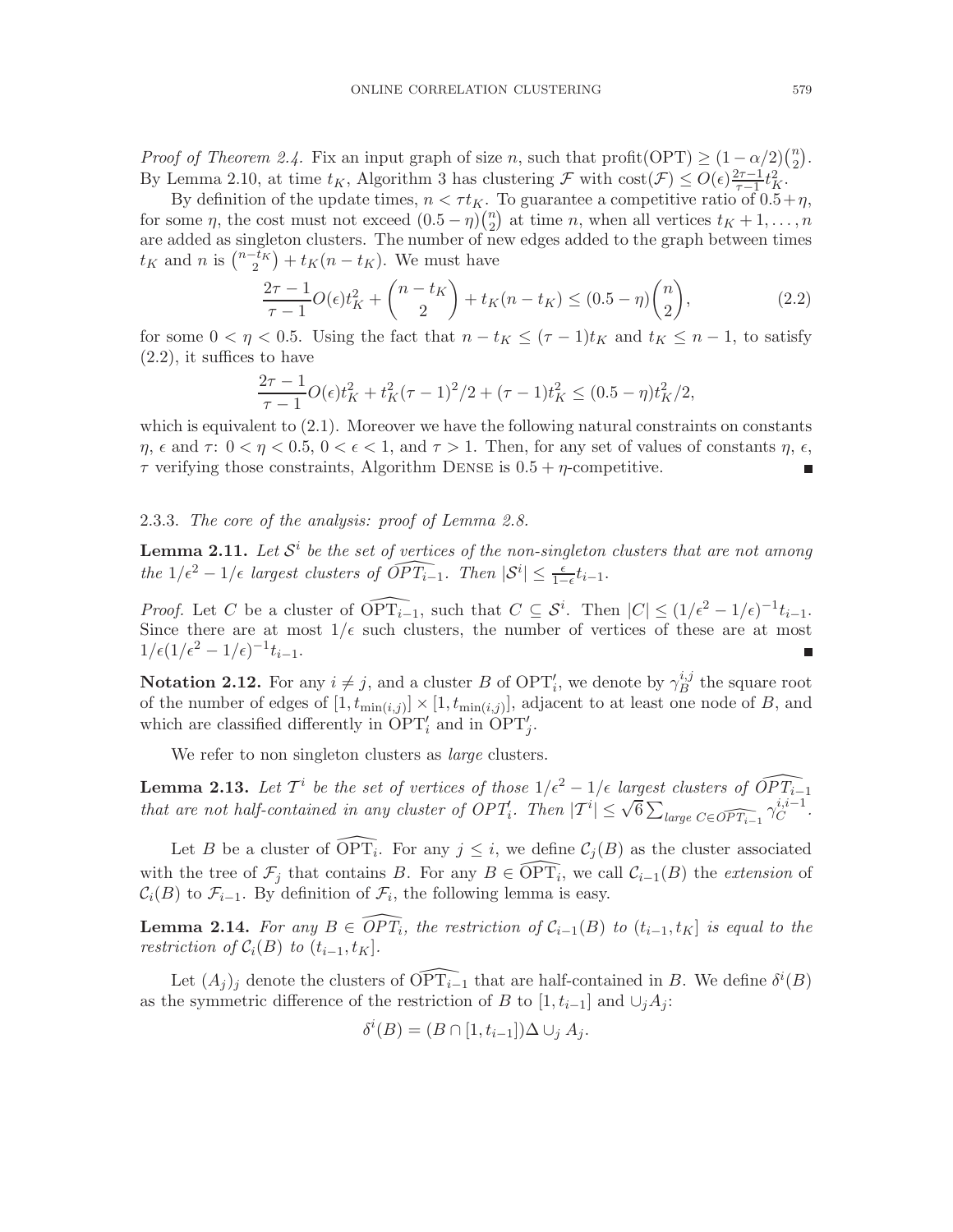**Lemma 2.15.** For any cluster  $C_i$  of  $\mathcal{F}_i$ , let  $C'_i$  denote the extension of  $C_i$  to  $\mathcal{F}_{i-1}$ . Then

$$
\bigcup_{C_i \in \mathcal{F}_i} C_i \setminus C'_i \subseteq \mathcal{S}^i \cup \mathcal{T}^i \cup \bigcup_{\text{large } B \in \widehat{OPT_i}} \delta^i(B)
$$

*Proof.* By Lemma 2.14, the partition of the vertices  $(t_{i-1}, t_K]$  is the same for  $C_i$  as for  $C'_i$ . So  $C_i$  and  $C'_i$  only differ in the vertices of  $[1, t_{i-1})$ :

$$
\bigcup_{C_i \in \mathcal{F}_i} C_i \setminus C'_i \subseteq \bigcup_{B \in \widehat{\text{OPT}_i}} \delta^i(B).
$$

We will show that for a singleton cluster B of  $\widehat{\text{OPT}_i}$ ,  $\delta^i(B)$  is included in  $\mathcal{S}^i \cup$  $T^i \bigcup_{\text{large } B \in \widehat{\text{OPT}_i}} \delta^i(B)$ , which yields the lemma.

Let  $B = \{v\}$  be a singleton cluster of  $\widehat{\text{OPT}_i}$  such that  $\delta^i(B) \neq \{\}$ . A non-singleton cluster cannot be half-contained in a singleton cluster so we conclude no clusters are halfcontained in B and hence  $\delta^i(B) = \{v\}$ . By definition of  $\delta^i(B)$ ,  $v \in [1, t_{i-1}]$ . So there exists a cluster A of  $\widehat{\text{OPT}_{i-1}}$  that contains v. Clearly A is not a singleton since otherwise  $\delta^{i}(B)$ would be {}. There are two cases.

First, if A is half-contained in a cluster  $B' \neq B$  of  $\widehat{\text{OPT}_i}$  then cluster  $B'$  is necessarily large since it contains more than one vertex of A. Then we have  $v \in \delta^{i}(B')$ .

Second, if A is not half-contained in any cluster of  $\widehat{\text{OPT}_i}$  then  $A \subseteq S^i \cup T^i$ . In fact, if A is half-contained in a cluster of  $\text{OPT}'_i$  which is split into singletons in  $\widehat{\text{OPT}_i}$ , then A is not one of the  $1/\epsilon^2 - 1/\epsilon$  largest clusters of  $\widehat{\text{OPT}_{i-1}}$ , and  $A \subseteq \mathcal{S}^i$ . If A is not half-contained in any cluster of  $\text{OPT}'_i$ , then  $A \subseteq \mathcal{T}^i$  if A is one of the  $1/\epsilon^2 - 1/\epsilon$  largest clusters of  $\widehat{\text{OPT}_{i-1}}$ and  $A \subseteq \mathcal{S}^i$  otherwise.

Lemma 2.16. For any large cluster B of  $\widehat{OPT_i}$ ,  $|\delta^i(B)| \leq 2\sqrt{2}\gamma_B^{i,i-1}$  $\stackrel{i,i-1}{B}$ .

*Proof.* Let B' denote the restriction of B to  $[1, t_{i-1}]$ . We first show that

$$
1/2(|\cup_j A_j \setminus B'|)^2 \leq (\gamma_B^{i,i-1})^2.
$$

Observe that  $(\gamma_B^{i,i-1})$  $\binom{n,i-1}{B}$  includes all edges uv such that one of the following two cases occurs.

First, if  $u \in A_j \setminus B$  and  $v \in A_j \cap B$ : such edges are internal in the clustering  $\text{OPT}'_{i-1}$  but external in the clustering  $OPT'_i$ . The number of edges of this type is  $\sum_j |A_j \setminus B| \cdot |A_j \cap B|$ . Since  $A_j$  is half-contained in B, this is at least  $\sum_j |A_j \setminus B|^2$ .

Second, if  $u \in A_j \cap B$  and  $v \in A_k \cap B$  with  $j \neq k$ : such edges are external in the clustering  $OPT'_{i-1}$  but internal in the clustering  $OPT'_{i}$ . The number of edges of this type is  $\sum_{j < k} |A_j \cap B| \cdot |A_k \cap B| \ge \sum_{j < k} |A_j \setminus B| \cdot |A_k \setminus B|$ .

Summing, it is easy to infer that  $(\gamma_B^{i,i-1})$  $\sum_{B}^{i,i-1})^2 \ge (1/2) \left( \sum_j |A_j \setminus B| \right)^2 = (1/2) |\cup_j A_j \setminus B'|^2.$ Let  $(A'_j)_j$  denote the clusters of  $\widehat{\text{OPT}_{i-1}}$  that are not half-contained in B, but have non-

Let 
$$
(A'_j)_j
$$
 denote the clusters of  $\text{OPT}_{i-1}$  that are not half-contained in *B*, but have nonempty intersections with *B*. We now show that

$$
1/2(|B' \setminus \cup_j A'_j|)^2 \leq (\gamma_B^{i,i-1})^2.
$$

We have  $B' \setminus \cup_j A_j = \cup_j (A'_j \cap B)$ . Observe that any  $A'_j$  is a large cluster of  $\widehat{\text{OPT}_{i-1}}$ , thus a cluster of  $\text{OPT}'_{i-1}$ . Then  $(\gamma_B^{i,i-1})$  $\binom{i,i-1}{B}$  includes all edges uv such that one of the following two cases occurs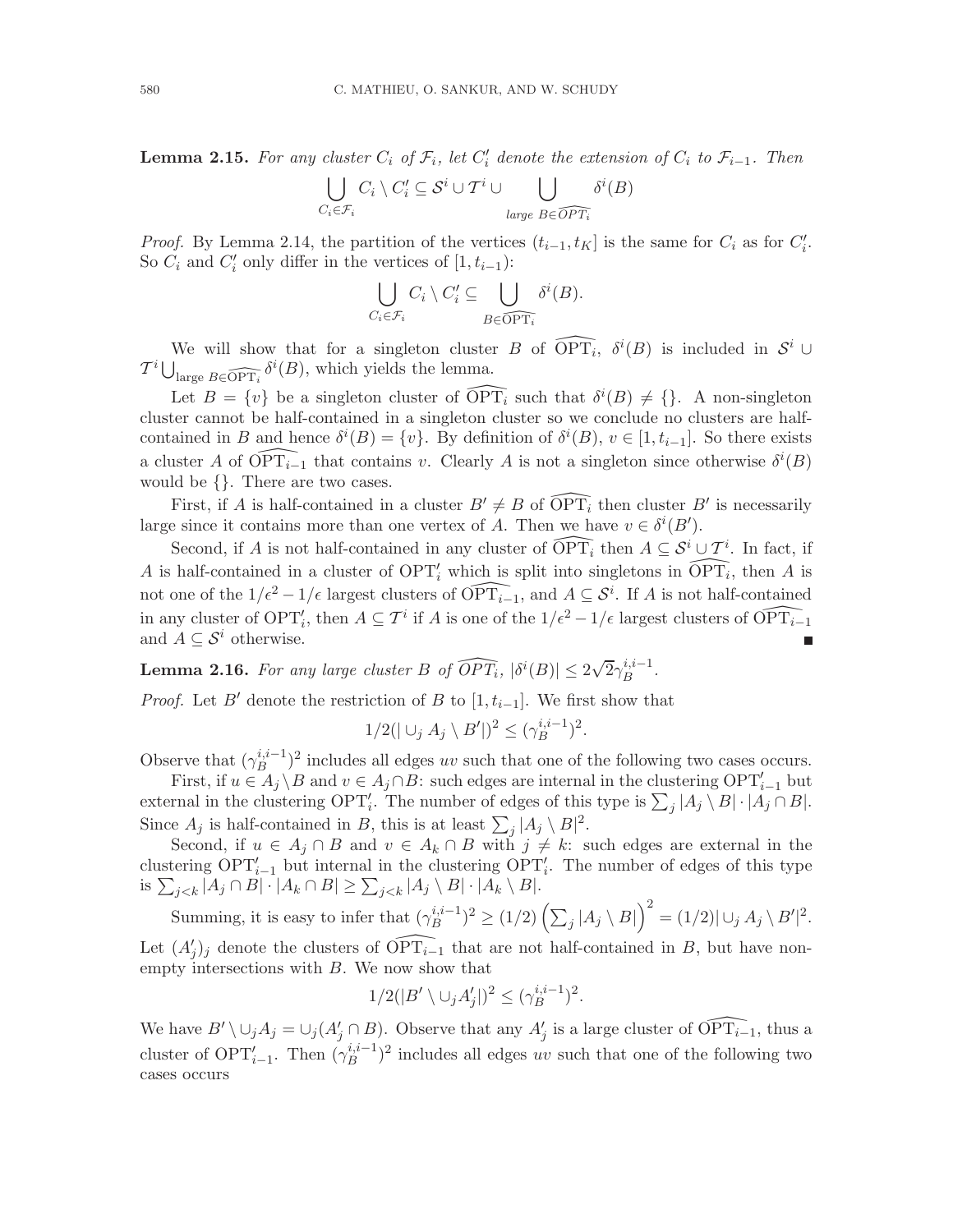First, if  $u \in A'_j \setminus B$  and  $v \in A'_j \cap B$ : such edges are internal in the clustering  $\text{OPT}'_{i-1}$  but external in the clustering  $OPT'_i$ . The number of edges of this type is  $\sum_j |A'_j \setminus B| \cdot |A'_j \cap B|$ . Since  $A'_{j}$  is not half-contained in B, this is at least  $\sum_{j} |A'_{j} \cap B|^{2}$ .

Second, if  $u \in A'_{j} \cap B$  and  $v \in A'_{k} \cap B$  with  $j \neq k$ : such edges are external in the clustering  $OPT'_{i-1}$  but internal in the clustering  $OPT'_{i}$ . The number of edges of this type is  $\sum_{j < k} |A'_j \cap B| \cdot |A'_k \cap B|$ .

Summing, we get

$$
(\gamma_B^{i,i-1})^2 \ge (1/2) \left( \sum_j |A'_j \cap B| \right)^2 = (1/2)|B' \setminus \cup_j A'_j|^2.
$$

**Lemma 2.17.** For any  $i \geq 1$ ,  $\widehat{OPT}_i$  has at most  $1/\epsilon^2$  non singleton clusters, all of which *are clusters of OPT*′ i

*Proof.* By definition,  $\widehat{OPT_1}$  has at most  $1/\epsilon^2$  non singleton clusters. For any  $i > 1$ , a cluster of  $\widehat{\text{OPT}_{i-1}}$  can only be half-contained in one cluster of  $\text{OPT}'_i$ . Therefore given  $\widehat{\text{OPT}_{i-1}}$ , at most  $1/\epsilon^2$  clusters of OPT'<sub>i</sub> are marked. Thus  $\widehat{\text{OPT}_i}$  has at most  $1/\epsilon^2$  clusters. г

We can now prove Lemma 2.8.

*Proof of Lemma 2.8.* By Lemma 2.14, clusterings  $\mathcal{F}_i$  and  $\mathcal{F}_{i-1}$  only differ in their partition of [1,  $t_{i-1}$ ]. Then the set of the vertices that are classified differently in  $\mathcal{F}_i$  and  $\mathcal{F}_{i-1}$  is  $\cup_i C_i \setminus C_{i-1}$ . Each of these vertices creates at most  $t_K$  disagreements:

$$
cost(\mathcal{F}_{i-1}) - cost(\mathcal{F}_i) \le \sum_{C_i \in \mathcal{F}_i} |C_i \setminus C_{i-1}| t_K
$$
\n(2.3)

By Lemmas 2.15 and 2.16,

$$
\sum_{C_i \in \mathcal{F}_i} |C_i \setminus C_{i-1}| t_K \leq \left(2\sqrt{2} \left(\sum_{\text{large } B \in \widehat{\text{OPT}_i}} \gamma_B^{i,i-1}\right) + |\mathcal{S}^i| + |\mathcal{T}^i| \right) t_K. \tag{2.4}
$$

By Lemmas 2.11 and 2.13,

$$
|\mathcal{S}^i| \le \frac{\epsilon}{1 - \epsilon} t_{i-1} \text{ and } |\mathcal{T}^i| \le \sqrt{6} \sum_{\text{large } B \in \widehat{\text{OPT}_{i-1}}} \gamma_B^{i-1,i} \tag{2.5}
$$

The term  $\sum_{\text{large }B\in\widehat{\text{OPT}_{i-1}}} \gamma_B^{i-1,i}$  $B_B^{i-1,i}$  can be seen as the  $\ell_1$  norm of the vector  $(\gamma_B^{i-1,i})$  $\binom{n-1, i}{B}$ large B. Since  $\widehat{\text{OPT}_{i-1}}$  has at most  $1/\epsilon^2$  large clusters by Lemma 2.17, we can use Hölder's inequality:

$$
\sum_{\text{large }B\in\widehat{\text{OPT}_{i-1}}}\gamma_B^{i-1,i}=\|(\gamma_B^{i-1,i})_{\text{large }B}\|_1\leq 1/\epsilon\|(\gamma_B^{i-1,i})_{\text{large }B}\|_2.
$$

By definition we have  $\|(\gamma_B^{i-1,i})\|$  $\mathbb{E}_{B}^{i-1,i}$ )<sub>large B</sub> $||_2 \leq \sqrt{2(\text{cost}(\text{OPT}'_{i-1}) + \text{cost}(\text{OPT}'_i))}$ . Thus

$$
\sum_{\text{large }B\in\widehat{\text{OPT}_{i-1}}} \gamma_B^{i-1,i} \le 1/\epsilon \sqrt{2(\alpha t_{i-1}^2/2 + \alpha t_i^2/2)} \le \frac{\sqrt{2\alpha}}{\epsilon} t_i. \tag{2.6}
$$

П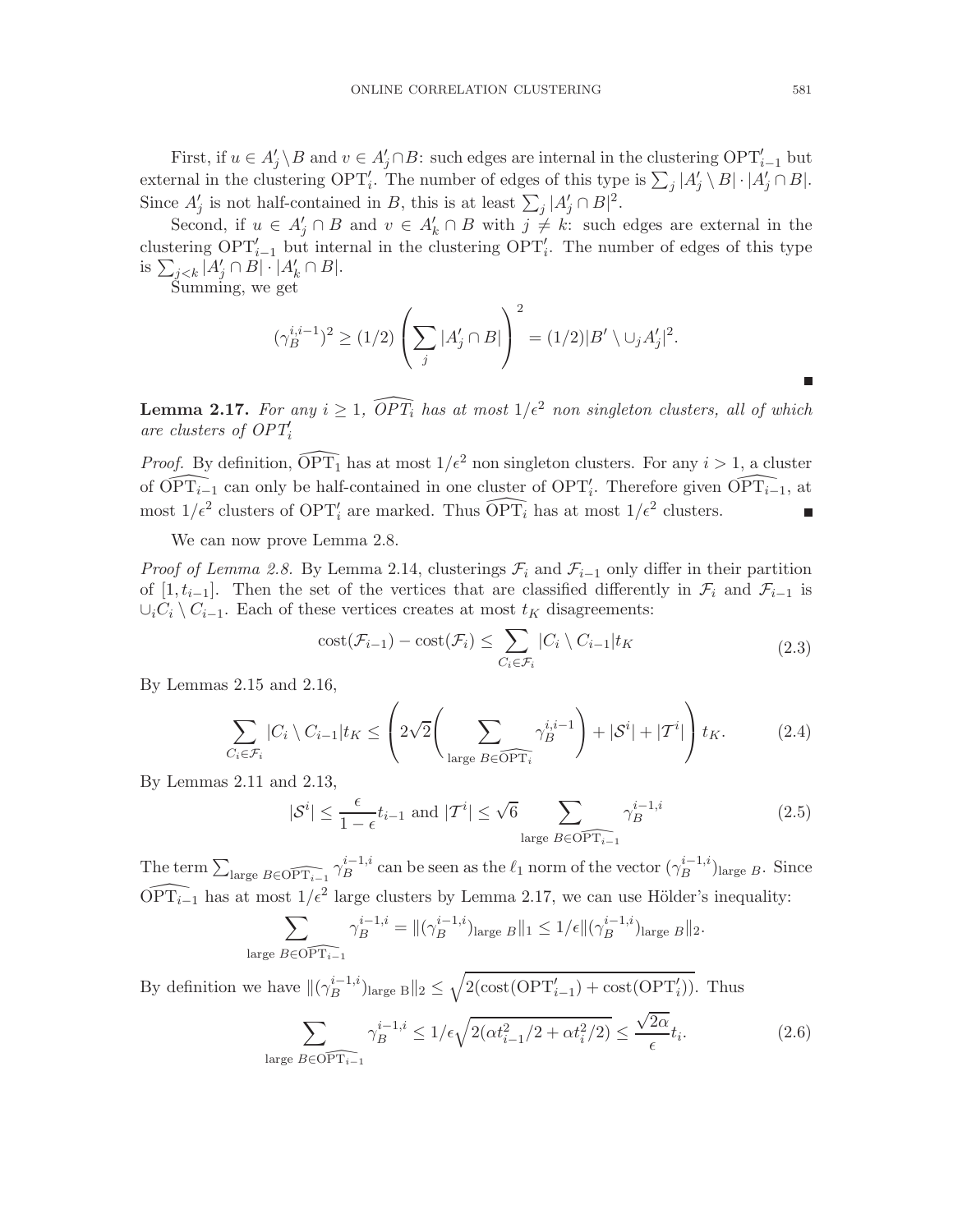Similarly, we have

$$
\sum_{\text{large }B\in\widehat{\text{OPT}_i}}\gamma_B^{i,i-1}\leq \frac{\sqrt{2\alpha}}{\epsilon}t_i.
$$
\n(2.7)

Combining equations (2.3) through (2.7) and  $\alpha = \epsilon^4$  yields

$$
cost(\mathcal{F}_{i-1}) - cost(\mathcal{F}_i) \le \left( (4 + 2\sqrt{3})\epsilon + \frac{\epsilon}{1 - \epsilon} \right) t_i t_K
$$

#### 3. Minimizing Disagreements Online

**Theorem 3.1.** Algorithm GREEDY is  $(2n + 1)$ -competitive for MINDISAGREE.

To prove Theorem 3.1, we need to compare the cost of the optimal clustering to the cost of the clustering constructed by the algorithm. The following lemma reduces this to, roughly, analyzing the number of vertices classified differently.

**Lemma 3.2.** Let  $W$  and  $W'$  be two clusterings such that there is an injection  $W'_i \in W' \to$  $W_i \in \mathcal{W}$ . Then  $cost(\mathcal{W}') - cost(\mathcal{W}) \leq n \sum_i |W'_i \setminus W_i|$ .

For subsets of vertices  $S_1, \ldots, S_m$ , we will write, with a slight abuse of notation,  $\Gamma^+(S_1,\ldots,S_m)$  for the set of edges in  $\Gamma^+(S_i,S_j)$  for any  $i \neq j$ :  $\Gamma^+(S_1,\ldots,S_m)$  =  $\cup_{i\neq j}\Gamma^{+}(S_{i},S_{j}).$ 

**Lemma 3.3.** Let C be a cluster created by GREEDY, and  $W = \{W_1, \ldots, W_K\}$  denote *the clusters of OPT. Then*  $|C| \le \max_i |C \cap W_i| + 2|\Gamma^+(C \cap W_1, \ldots, C \cap W_K)|$ . We call  $i_0 = \arg \max_i |C \cap W_i|$  *the* leader *of* C.

*Proof of Theorem 3.1.* Let  $\mathcal C$  denote the clustering given by GREEDY. For every cluster  $W_i$  of OPT, merge all the clusters of C that have i as their leaders. Let  $\mathcal{C}' = (W'_i)$  be this new clustering. By definition of the greedy algorithm, this operation can only increase the cost since every pair of clusters have a negative-majority cut at the end of the algorithm: $cost(\mathcal{C}) \leq cost(\mathcal{C}')$ . We apply Lemma 3.2 to  $\mathcal{W} = \text{OPT}$  and  $\mathcal{W}' = \mathcal{C}'$ , and obtain:  $\cot(\mathcal{C}') \leq \cot(\mathrm{OPT}) + n \sum_i |W'_i \setminus W_i|$ . By definition of  $\mathcal{C}'$  we have  $|W'_i \setminus W_i| =$  $\sum_{C \in \mathcal{C}: \text{leader}(C) = i} \sum_{j \neq i} |C \cap W_j|$ , hence

$$
\sum_{i} |W'_{i} \setminus W_{i}| = \sum_{C \in \mathcal{C}} \sum_{j \neq \text{leader}(C)} |C \cap W_{j}|.
$$

By Lemma 3.3,  $\sum_{j\neq \text{leader}(C)} |C \cap W_j| \leq 2|\Gamma^+(C \cap W_1, \dots, C \cap W_K)|$ . Finally, to bound OPT from below, we observe that, for any two clusterings  $\mathcal C$  and  $\mathcal W$ , it holds that the sum over  $C \in \mathcal{C}$  of  $|\Gamma^+(C \cap W_1, \ldots, C \cap W_K)|$  is less than  $\text{cost}(\mathcal{W})$ . Combining these inequalities yields the theorem.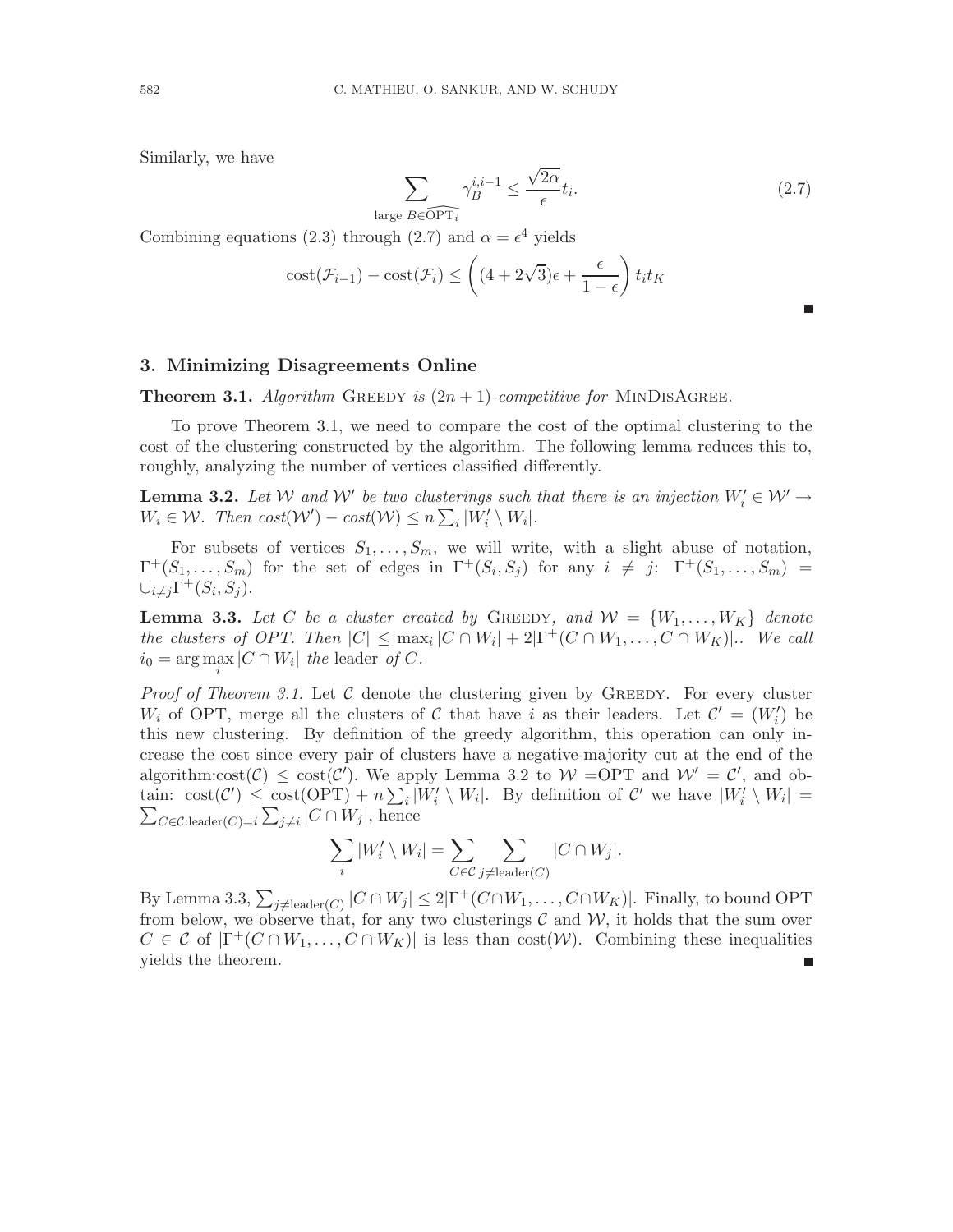Theorem 3.4. *Let ALG be a randomized algorithm for* MinDisAgree*. Then there exists an instance on which ALG has cost at least*  $n - 1 - \cos\left(\frac{OPT}{n}\right)$  *where OPT is the offline optimum. If OPT is constant then*  $cost(ALG) = \Omega(n)cost(OPT)$ *.* 

*Proof.* Consider two cliques A and B, each of size m, where all the internal edges of A and B are positive. Choose a vertex a in A, and a set of vertices  $b_1, \ldots, b_k$  in B. Define the edge labels of  $ab_i$  as positive, for all  $1 \leq i \leq k$  and the rest of the edges between A and B as negative. Define an input sequence starting with  $a, b_1, \ldots, b_k$ , followed by the rest of the vertices in any order.

#### References

- [1] Nir Ailon, Moses Charikar, and Alantha Newman. Aggregating inconsistent information: ranking and clustering. In *STOC '05: Proceedings of the thirty-seventh annual ACM symposium on Theory of computing*, pages 684–693, New York, NY, USA, 2005. ACM Press.
- [2] Nikhil Bansal, Avrim Blum, and Shuchi Chawla. Correlation clustering. *Mach. Learn.*, 56(1-3):89–113, 2004.
- [3] Amir Ben-Dor, Ron Shamir, and Zohar Yakhini. Clustering gene expression patterns. *Journal of Computational Biology*, 6(3-4):281–297, 1999.
- [4] Allan Borodin and Ran El-Yaniv. *Online computation and competitive analysis*. Cambridge University Press, New York, NY, USA, 1998.
- [5] Moses Charikar, Chandra Chekuri, Tomas Feder, and Rajeev Motwani. Incremental clustering and dynamic information retrieval. *SIAM J. Comput.*, 33(6):1417–1440, 2004.
- [6] Moses Charikar, Venkatesan Guruswami, and Anthony Wirth. Clustering with qualitative information. In *focs*, volume 00, page 524, Los Alamitos, CA, USA, 2003. IEEE Computer Society.
- [7] Moses Charikar, Venkatesan Guruswami, and Anthony Wirth. Clustering with qualitative information. *J. Comput. Syst. Sci.*, 71(3):360–383, 2005.
- [8] William W. Cohen and Jacob Richman. Learning to match and cluster large high-dimensional data sets for data integration. In *KDD '02: Proceedings of the eighth ACM SIGKDD international conference on Knowledge discovery and data mining*, pages 475–480, New York, NY, USA, 2002. ACM.
- [9] Erik D. Demaine, Dotan Emanuel, Amos Fiat, and Nicole Immorlica. Correlation clustering in general weighted graphs. *Theor. Comput. Sci.*, 361(2):172–187, 2006.
- [10] Jenny Rose Finkel and Christopher D. Manning. Enforcing transitivity in coreference resolution. In *Proceedings of ACL-08: HLT, Short Papers*, pages 45–48, Columbus, Ohio, June 2008. Association for Computational Linguistics.
- [11] Ioannis Giotis and Venkatesan Guruswami. Correlation clustering with a fixed number of clusters. *Theory of Computing*, 2(1):249–266, 2006.
- [12] Thorsten Joachims and John Hopcroft. Error bounds for correlation clustering. In *ICML '05: Proceedings of the 22nd international conference on Machine learning*, pages 385–392, New York, NY, USA, 2005. ACM.
- [13] Marek Karpinski and Warren Schudy. Linear time approximation schemes for the Gale-Berlekamp game and related minimization problems. In *STOC '09: Proceedings of the 41st annual ACM symposium on Theory of computing*, pages 313–322, 2009.
- [14] Claire Mathieu and Warren Schudy. Correlation clustering with noisy input. In *To appear in Procs. 21*st *SODA, preprint: http://www.cs.brown.edu/*∼*ws/papers/cluster.pdf*, 2010.
- [15] Ron Shamir, Roded Sharan, and Dekel Tsur. Cluster graph modification problems. *Discrete Appl. Math.*, 144(1-2):173–182, 2004.

П